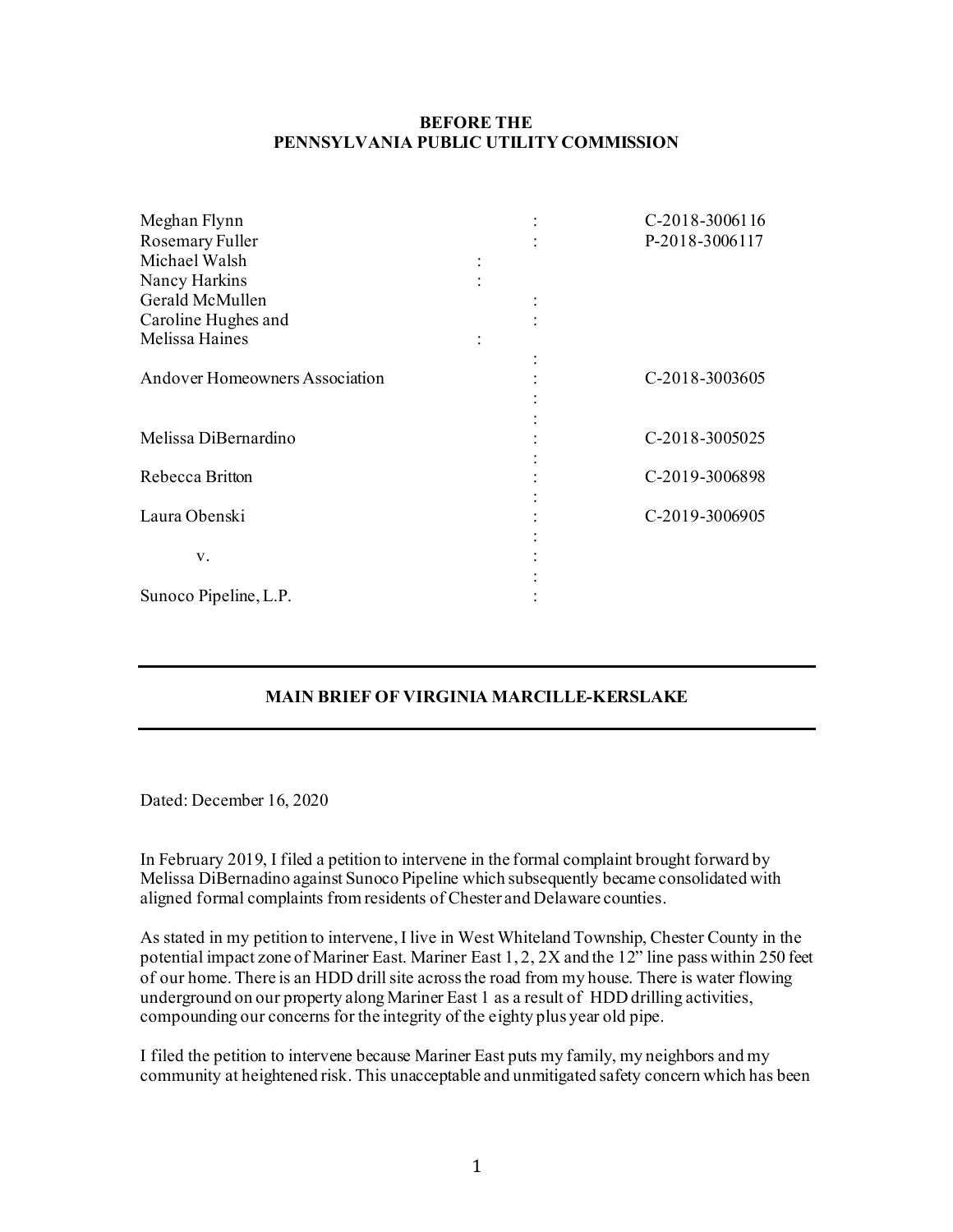forced upon us is shared by the other complainants and the school districts, townships and counties which have intervened in this consolidated complaint.

Over the course of weeks of hearings we heard testimony presented by lay and expert witnesses for the complainants providing overwhelming evidence to support these concerns. The complainants and legal teams for the other intervenors will be presenting the findings of fact and legal arguments. I will not attempt to duplicate those efforts here as a layperson nor burden the court unnecessarily.

I do, however, wish to take this opportunity to state that these proceedings have only served to increase my grave concerns for the condition of the aged 8" and 12" Mariner East pipes, the lack of public awareness and emergency preparedness with regards to Mariner East and the impossibility of evacuating our high consequence areas, particularly the most vulnerable members of our communities – children, elders and those with special needs.

As a member of a high consequence community put at risk by this project, I repeat the request that the operation of the Mariner East 1 and the cobbled together Mariner East 2 "workaround", and construction of the Mariner East 2 and 2x be halted immediately, until credible and practical emergency plans are in place, and a thorough independent end-of-life study is performed on the 8" and the 12" lines.Based on the evidence from the hearings in this matter , it is clear that Mariner East poses a serious risk of death to those who live, work, shop, and play in the communities along the right-of-way.

Respectfully Submitted,

Virginia Marcille-Kerslake, Pro Se

December 16, 2020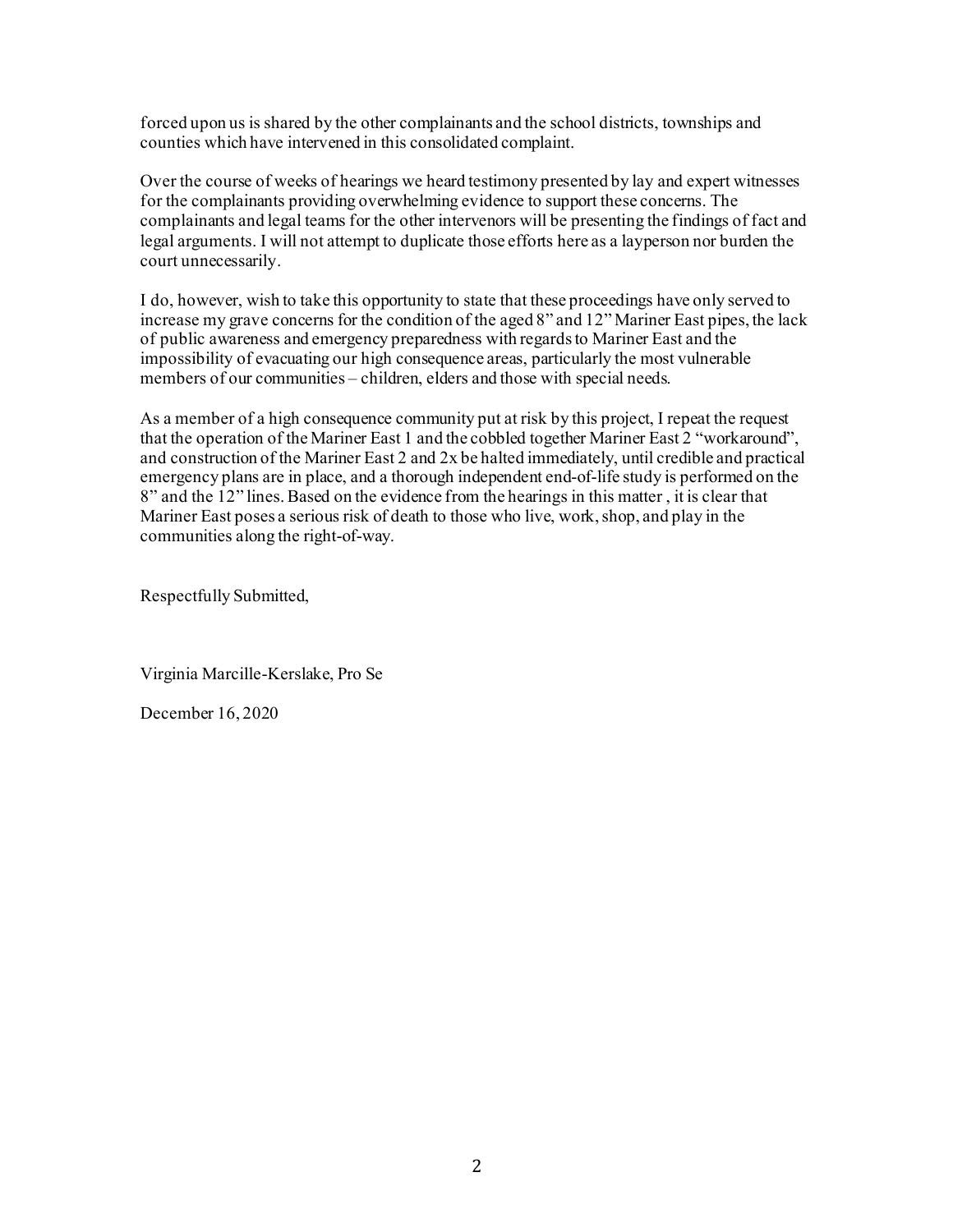## **CERTIFICATE OF SERVICE**

I hereby certify that I have served this main brief upon those listed on the attached service list.

Date: December 16, 2020

Virginia Marcille-Kerslake, Pro Se

## SERVICE LIST

Michael S. Bomstein, Esquire Pinnola & Bomstein SEP Suite 2126 Land Title Building South Broad Street<sup>[1</sup><sub>5EP</sub>]Philadelphia, PA 19110 [mbomstein@gmail.com](mailto:mbomstein@gmail.com) *Counsel for Flynn et al. Complainants* 

Rich Raiders, Esquire Raiders Law PC<sup>[1</sup>]<sub>5EP</sub><sup>[606</sup> North 5th Street<sub>sep</sub>Reading, PA 19601<sup>5</sup><sub>5</sub>Fich@raiderslaw.com *Counsel for Andover Homeowners' Association, Inc.* 

Anthony D. Kanagy, Esquire Garrett P. Lent, Esquire<sup>s</sup> Post & Schell PC<sup>[17]</sup><sub>SEP</sub><sup>17</sup> North Second Street, 12th Floor akanagy@postschell.com glent@postschell.com *Counsel for Intervenor Range Resources – Appalachia LLC* 

Vincent M. Pomposer Guy A. Donatelli, Esq.[11] 24 East Market St., Box 565<sup>[1]</sup> West Chester, PA 19382-0565 vpompo@lambmcerlane.com gdonatelli@lambmcerlane.com

*Counsel for Intervenors
 West Whiteland Township, East Goshen Township, Downingtown Area School District, Rose Tree Media School District* 

Erin McDowell, Esquire 3000 Town Center Blvd.
Canonsburg, PA 15317 emcdowell@rangeresources.com *Counsel for Range Resources Appalachia* 

Leah Rotenberg, Esquiresser Mays, Connard & Rotenberg LLP 1235 Penn Avenue, Suite 202 Wyomissing, PA 19610 [rotenberg@mcr-attorneys.com](mailto:rotenberg@mcr-attorneys.com) *Counsel for Intervenor Twin Valley School District* 

James R. Flandreauser Paul, Flandreau & Berger, LLP<sup>[111</sup>]320 W. Front Street<sub>ser!</sub> Media, PA 19063  $\sum_{s \in P}$ jflandreau $\omega$ pfblaw.com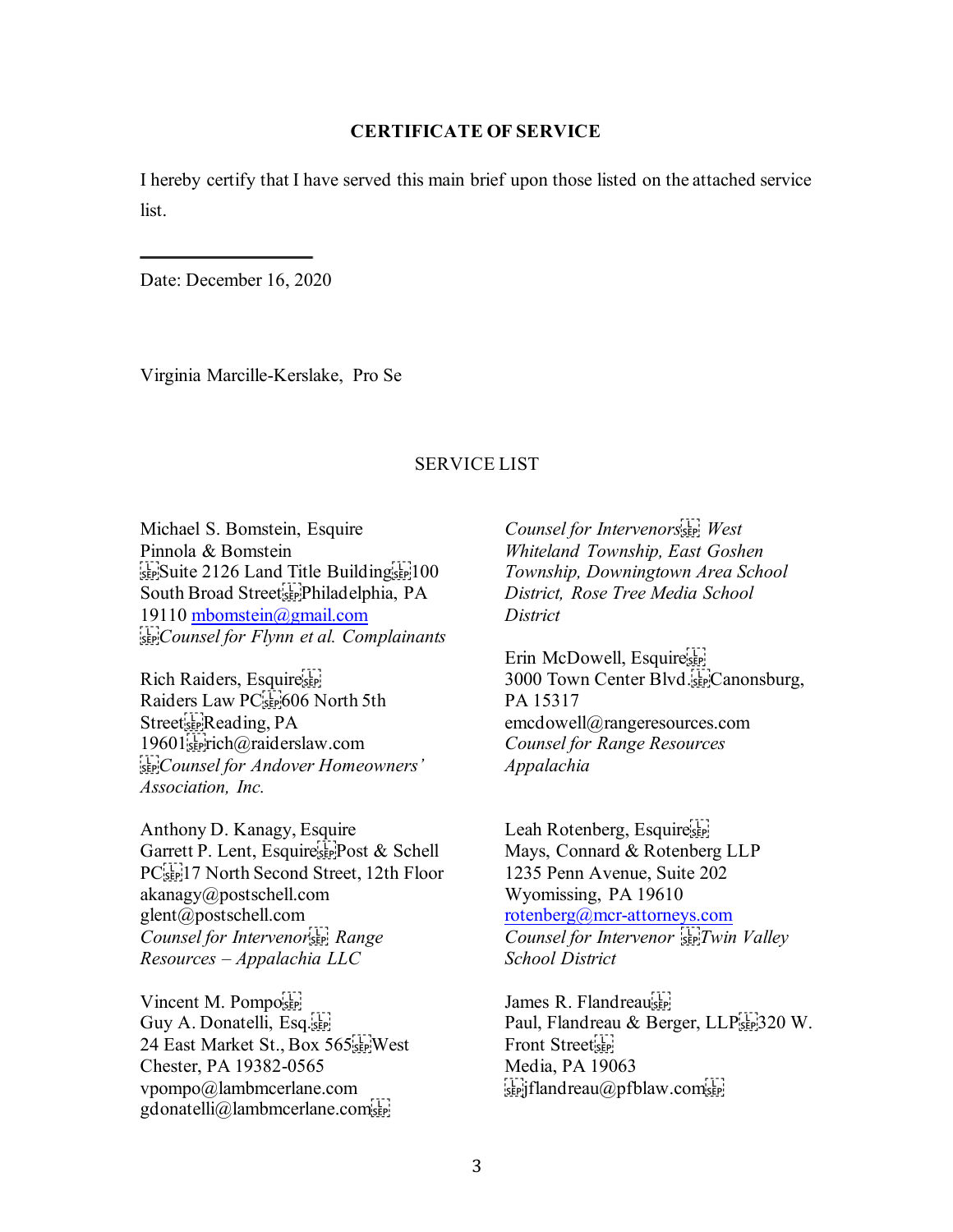*Counsel for Intervenor Middletown Township* 

Mark L. Freed see Joanna Waldronsee Curtin & Heefner LP<sup>[1]</sup> 2005 S. Easton Road, Suite 100 Doylestown, PA 18901<sup>st</sup>emlf@curtinheefner.com jaw@curtinheefner.com *Counsel for Intervenors Uwchlan Township and the County of Chester* 

Thomas Casey  $\sum_{s \in P} 1113$  Windsor Dr. West Chester, PA 19380 [Tcaseylegal@gmail.com](mailto:Tcaseylegal@gmail.com) *Pro se intervenor*

Patricia Sons Biswanger, Esquire 217 North Monroe Street Media, PA 19063 [patbiswanger@gmail.com](mailto:patbiswanger@gmail.com) *Counsel for County of Delaware*

James C. Dalton, Esquire Unruh Turner Burke & Frees  $P.O. Box 515$ <sub>SEP</sub> West Chester, PA 19381-0515 [jdalton@utbf.com](mailto:jdalton@utbf.com) *Counsel for West Chester Area School District, Chester County, Pennsylvania*

Melissa DiBernardino 1602 Old Orchard Lane West Chester, PA 19380 [lissdibernardino@gmail.com](mailto:lissdibernardino@gmail.com) *Pro se Complainant* 

Virginia Marcille-Kerslake 103 Shoen Road  $E<sub>SEP</sub>Exton, PA$  19341 vkerslake@gmail.com *Pro Se Intervenor* 

Joseph Otis Minott, Esquire

Alexander G. Bomstein, Esquire Ernest Logan Welde, Esquire Kathryn L. Urbanowicz, Esquire Clean Air Council 135 South 19th Street, Suite 300 Philadelphia, PA 19103 Joe minott@cleanair.org abomstein@cleanair.org lwelde@cleanair.org [kurbanowicz@cleanair.org](mailto:kurbanowicz@cleanair.org) *Counsel for Clean Air Council* 

Rebecca Britton 211 Andover Drive Exton, PA 19341 [rbrittonlegal@gmail.com](mailto:rbrittonlegal@gmail.com) *Pro se Complainant* 

James J. Byrne, Esquire see Kelly S. Sullivan, Esquire's McNichol, Byrne & Matlawski, P.C. 1223 N. Providence Road Media, PA 19063 jjbyrne@mbmlawoffice.com [ksullivan@mbmlawoffice.com](mailto:ksullivan@mbmlawoffice.com) C*ounsel for Thornbury Township, Delaware County* 

Michael P. Pierce, Esquire Pierce & Hughes, P.C. 17 Veterans Square P.O. Box 604 Media, PA 19063 Mppierce@pierceandhughes.com *Counsel for Edgmont Township* 

Laura Obenski 14 South Village Avenue Exton PA 19341 [ljobenski@gmail.com](mailto:ljobenski@gmail.com) *Pro se Complainant* 

Thomas J. Sniscak, Esq. Whitney E. Snyder, Esq. Hawke, McKeon & Sniscak LLP 100 North Tenth Street Harrisburg, PA 17101